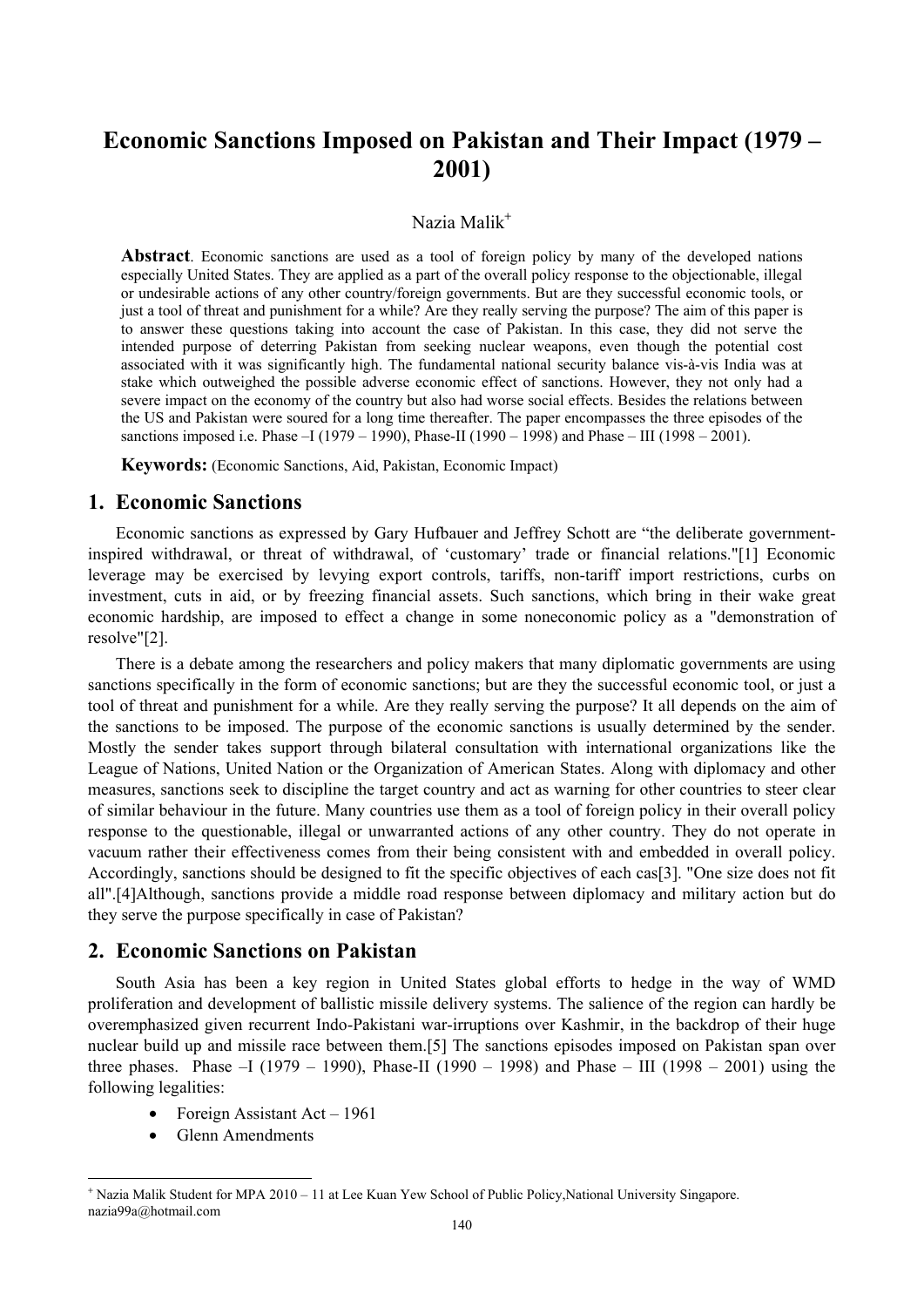#### **2.1. Phase – I (1979 – 1990)**

In May 1974, India's first nuclear detonation ("peaceful nuclear explosion") resulted in destabilizing the region; which ultimately forced Pakistan to initiate its efforts on the same road considering it a big threat for its existence. The United States was also worried at that time that Pakistan might retaliate but perceived that Islamabad did not yet have the capabilities. Deputy Secretary of State Kenneth Rush reportedly commented: "They [Pakistan] could conceivably decide to launch their own [nuclear] crash program although we estimate that their capabilities for doing this are extremely limited." Under Bhutto's leadership in 1972 Pakistan started working aggressively on these grounds and his adoption of a four pillar foreign policy (Relationship with Bejing, US, Middle East Muslim countries and membership in the NAM) rather than previous policies moving around US was one of the major step towards this milestone. US was displeased with Pakistan's efforts, therefore warned Pakistan many a time and also took several steps in persuading its leadership for signing the nuclear Nonproliferation Treaty (NPT).

In April 1979 President Carter imposed unilateral military and economic sanctions against Pakistan after discovering that Islamabad was secretly constructing a facility to enrich uranium and was therefore in violation of the Symington amendment. These sanctions did not stop grants and loans from international financial institutions and also had the exception of food assistance, as required by the 1977 Symington Amendment to the U.S. Foreign Assistance Act of 1961). However, the Soviet Military invasion in Afghanistan changed US attitude towards Pakistan overnight moving from the lowest point of 1979 to close political, economic and security including strong ties with U.S. Central Command (Centcom) and the U.S. Central Intelligence Agency (CIA).

All the imposed sanctions were lifted in a shorter period in December 1979. Therefore, the calculated economic impact of this episode of sanctions was negligible on Pakistan's economy and zero as measured by Peterson Institute of International Economics.

During Reagan's presidency considering the Pakistan need in support of Soviet Afghan, it was in US own interest to announce the first six-year assistance package (1981-87) worth US \$ 3.2 billion, equally divided between economic assistance and military sales. Pakistan had received following aid during this period: [6]

| Year | <b>Economic Assistance, Total</b> | <b>Economic Assistance (through USAID)</b> | <b>Military Assistance, Total</b> |
|------|-----------------------------------|--------------------------------------------|-----------------------------------|
| 1979 | 128.81                            | 23.31                                      | 1.20                              |
| 1980 | 137.53                            | 0.00                                       | 0.00                              |
| 1981 | 164.16                            | 0.00                                       | 0.00                              |
| 1982 | 400.60                            | 200.07                                     | 1.20                              |
| 1983 | 534.18                            | 383.29                                     | 499.77                            |
| 1984 | 568.05                            | 415.84                                     | 555.90                            |
| 1985 | 607.26                            | 447.53                                     | 583.53                            |
| 1986 | 623.56                            | 460.91                                     | 545.82                            |
| 1987 | 599.07                            | 469.53                                     | 534.54                            |
| 1988 | 769.14                            | 635.00                                     | 430.69                            |
| 1989 | 559.72                            | 421.27                                     | 367.06                            |

Despite the resumption of U.S. aid and close security ties, many in Congress remained troubled by Pakistan's nuclear-weapons program. Finally these worries shaped in the form of The Pressler Amendments which was then added to the Foreign Assistance Act, requiring the president to certify to Congress that Pakistan does not possess a nuclear explosive device during the fiscal year for which aid is to be provided. U.S. aids to Pakistan continued flowing, administrations of Ronald Reagan and George H.W. Bush being the certifiers of Pakistan each year until 1990.

#### **2.2. Phase – II (1990 – 1998)**

In October 1990, US as usual turned its eyes from Pakistan as its main interest of defeating the Russians was fulfilled. U.S. President George Bush (senior) refused to certify that Pakistan did not possess a nuclear explosive device, precipitating the imposition of sanctions on Pakistan under the Pressler Amendment (1985) in the Foreign Assistance Act. This checked the second assistance package offered in 1987 and aborted economic assistance and military sales to Pakistan with the only exception of the economic assistance. Military sales and training program were abruptly disrupted and some of the Pakistani military officers under training in the U.S. were asked to return home. Whereas, Pakistan had paid heavy political, economic and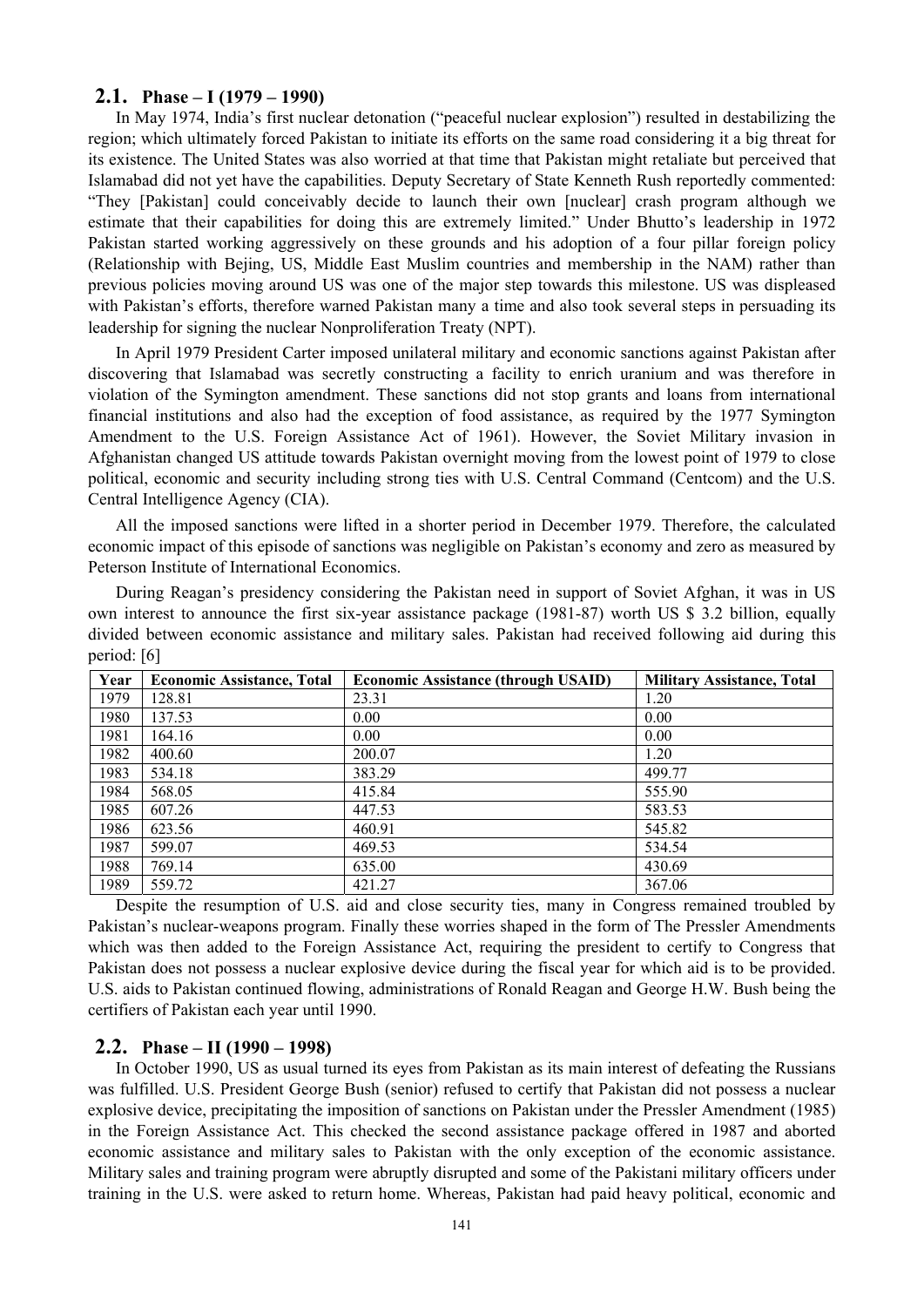social cost of Soviet Russian war in the form of Soviet air attacks and terrorist activities, the legitimization of Zia's rule, corruption in the distribution of US weapons, the drugs trade, smuggling, a *kalashinkov* (rifles) culture, a *galemjum* (prositute) culture, sectarianism and economic deficiencies[7].

US aid had totalled about \$650 million annually. But in January, 1991 US decided that even if Pakistan gave up its nuclear-weapons program, it would only receive about \$200 million.[8] In 1996 Pakistan received \$6.4 million in aid and \$2.5 million in 1997 under the counternarcotics and food aid programs.[9] It had paid \$658 million for 28 F-16s, which were stored at a US air force base in Arizona after Pressler amendment barred transfer and never transferred to Pakistan. On the other hand Pakistan's military spending accounted for almost half of Pakistan's \$13 billion annual budget in 1996. [10]

In 1995, Congress passed the Brown Amendment, which provided \$368 million of military equipment purchased but not received by Pakistan before the imposition of Pressler amendment sanctions in 1990. Till 1998 this was the only tangible benefit that Pakistan had received [from the Brown amendment]. The amendment also exempted many forms of assistance from the embargo against Pakistan, including for antinarcotics purposes; military-to-military contact, training, humanitarian, and civic assistance projects; peacekeeping and other multilateral obligations; and anti-terrorism assistance. However, the Symington Amendment [11], which prohibits the provision of most U.S. economic assistance to countries determined by the President as having transferred or received nuclear enrichment equipment, materials, or technology, remained in effect with respect to Pakistan. Following is the brief of the US aid provided to Pakistan during this time period:

| Year | <b>Economic Assistance, Total</b> | <b>Economic Assistance (through USAID)</b> | <b>Military Assistance, Total</b> |
|------|-----------------------------------|--------------------------------------------|-----------------------------------|
| 1990 | 548.07                            | 422.37                                     | 283.44                            |
| 1991 | 149.59                            | 141.78                                     | 0.00                              |
| 1992 | 27.14                             | 0.57                                       | 7.20                              |
| 1993 | 74.19                             | 7.98                                       | 0.00                              |
| 1994 | 68.43                             | 0.00                                       | 0.00                              |
| 1995 | 23.13                             | 10.10                                      | 0.00                              |
| 1996 | 22.79                             | 0.00                                       | 0.00                              |
| 1997 | 57.17                             | 0.00                                       | 0.00                              |

The calculated economic impact of this episode of sanctions was much on Pakistan's economy and as measured by Peterson Institute of International Economics:

| <b>Phase II: 1991-98</b>                                                                                 |               |  |
|----------------------------------------------------------------------------------------------------------|---------------|--|
| Reduction in economic and military aid after application of Pressler amendment; welfare loss             |               |  |
| calculated as 50 percent of average annual aid flows, 1988-90 (this assumes that a substantial reduction |               |  |
| of aid flows was inevitable with collapse of USSR)                                                       |               |  |
| Military equipment paid for but withheld under Pressler amendment, including F-16s; welfare loss         | \$115 million |  |
| calculated as 10 percent of value of equipment withheld.                                                 |               |  |
| Total, Phase II                                                                                          | \$431 million |  |
|                                                                                                          |               |  |

### **2.3. Phase – III (1998 – 2001)**

In March 1998, when Atal Behari Vajpayee took power in India, whose party's election manifesto was to "exercise the option to induct nuclear weapons", therefore, on May 11, 1998 India conducted a series of nuclear tests. In retaliation, Pakistan also conducted its own rounds of nuclear explosions on May 28, 1998. United States immediately placed both the nations under economic sanctions. According to Undersecretary of State Strobe Talbott, "The sanctions imposed on India and Pakistan were necessary for several reasons. First, it's the law. Second, sanctions create a disincentive for other states to exercise the nuclear option if they are contemplating it. And third, sanctions are part of our effort to keep faith with the much larger number of nations that have renounced nuclear weapons despite their capacity to develop them."

As a result of these sanctions aid under the Foreign Assistance Act, including economic development assistance, was terminated; foreign military sales under the Arms Export Control Act were suspended; credits and credit guarantees by the U.S. government were suspended; U.S. banks withheld all loan tranches to the governments of India and Pakistan; loans from international financial institutions, such as the IMF and World Bank, were suspended; and exports of dual-use nuclear or missile items were prohibited. However, several important components of the Glenn Amendment sanctions were waived during 1998 through Brownback- I Amendment also referred as India-Pakistan Relief Act of 1998.There were fourteen countries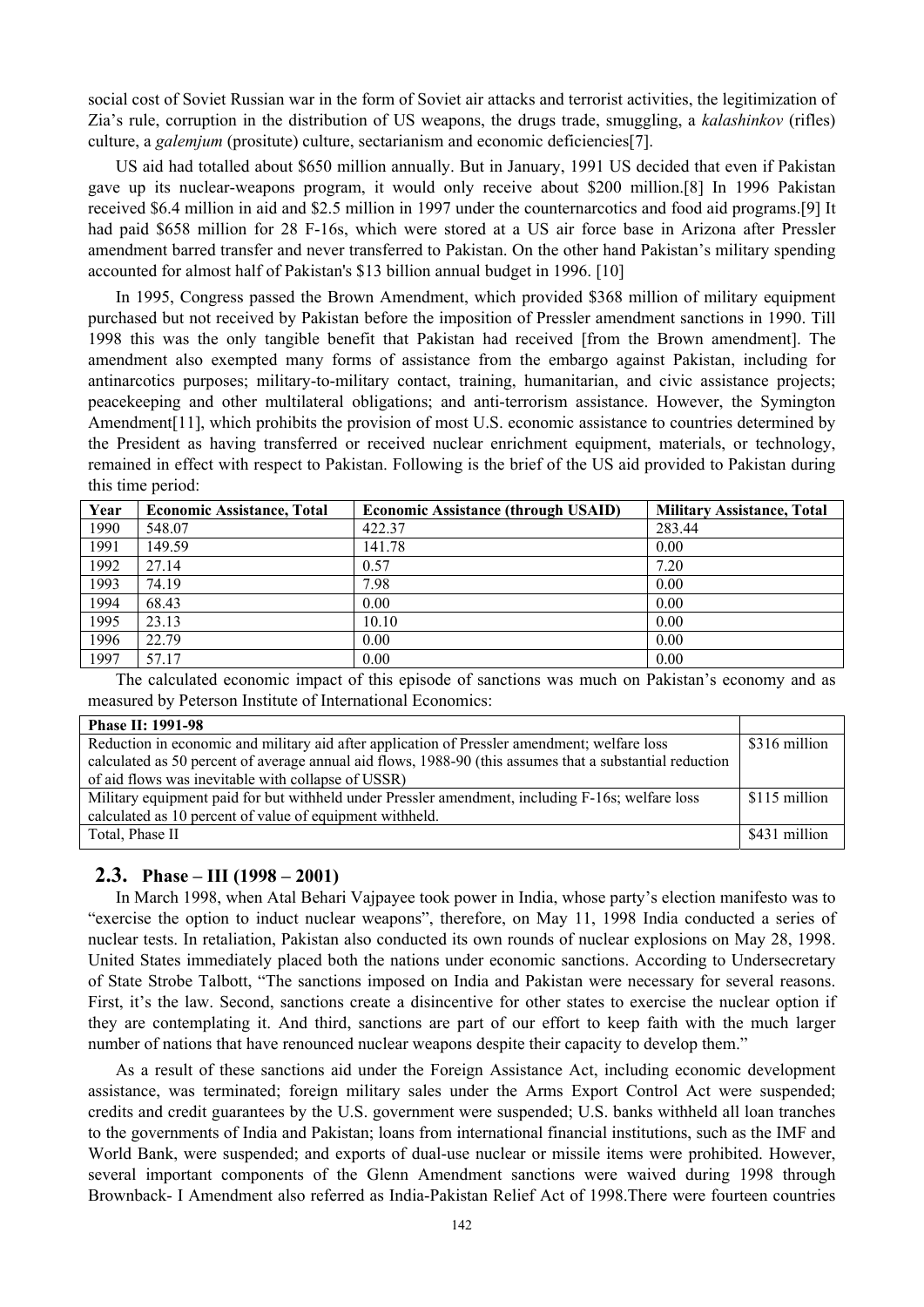that along with US followed the sanction exercise during this period like Japan, Germany, Australia, Canada, Denmark, and Sweden against India and Pakistan. However, in case of Pakistan Japan's sanctions had adverse effects. During this period there were following was the situation in terms of aid:

| Year | <b>Economic Assistance (Total)</b> | <b>Economic Assistance (through USAID)</b> | <b>Military Assistance (Total)</b> |
|------|------------------------------------|--------------------------------------------|------------------------------------|
| 1998 | 36.32                              | 0.00                                       | 0.00                               |
| 1999 | 102.14                             | 6.72                                       | 0.22                               |
| 2000 | 45.72                              | 0.00                                       | 0.00                               |
| 2001 | 228.02                             | 0.54                                       | 0.00                               |

Already being under US sanctions under Pressler Amendment since 1985, there were no such bilateral aid flows that could be cut by the Glenn Amendment. These sanctions also had little effect on some of the lending institutions in which their association with Pakistan was quite young or was still in the initial formative process. For e.g. The Ex-Im Bank had opened for short- and medium-term programs for the public and private sectors in Pakistan in February 1998, and OPIC had only reopened in March 1998. Therefore only a few projects were postponed.[12] As already mentioned that fourteen other countries had also followed US in imposing sanctions, among them Japan's sanction had adverse effects on Pakistan as it was the trading partner and aid donor. It suspended its total loans to Pakistan worth \$231 million in 1997-98, and also cancelled grant-in-aid of approximately \$55 million.[13]

Across Pakistan, the economic affairs suddenly started deteriorating. Since the nuclear tests in May, the prices of basic goods like food and gasoline had shot up by as much as 25 percent. The Karachi Stock Exchange had lost 40 percent of its value before Thursday-and it dropped again after the missile strikes. The rupee, Pakistan's currency, had lost 30 percent of its value against the dollar.[14] G-8 countries (the G-7 plus Russia) at the G-8 summit in London on June 12, 1998 opposed new non-humanitarian lending by the IMF, the World Bank, and the Asian Development Bank to India and Pakistan. Henceforth, Pakistan's downturn started as its economy was heavily dependent on the IMF loans. IMF stopped one tranche of a phased, threeyear, \$1.56 billion loan package and as a result it created a balance of payments crisis and a huge decline in economic activities.

In October 1997, Nawaz government reached at an agreement with the IMF on an economic reform program supported by an IMF credit of \$1.56 billion, to be disbursed in three tranches, and by a World Bank adjustment loan. As of April 1998, \$1.2 billion of the IMF funds remained undisbursed. At that time Pakistan's foreign exchange reserves of \$1.4 billion equalled only about 90 days of imports, and it needed about \$2 billion in net inflows in 1998 to avoid loss of reserves and/or reduced imports. Following the nuclear tests, the United States and other shareholders in IMF formed a coalition to block disbursement of the IMF credit and the parallel adjustment loan from the World Bank. The expectation that the sanctions would block this ongoing IMF support caused a collapse of market confidence, which affected the capital flows, the exchange rate, and aggregate GDP growth. New private inflows virtually stopped.[15] In early November, Pakistan's foreign exchange reserves stood at \$458 million, it was the time just before President Clinton waived a number of sanctions on Pakistan and India.[16] The open market (kerb) rate for the Pakistani rupee depreciated from Rs. 45 to the dollar in early May to Rs. 63 in mid-July; a 28 percent depreciation. By the end of 1998, when most of the sanctions had been lifted, it remained 16 percent below its pre-test value.[17]

The calculated economic impact of this episode of sanctions was much on Pakistan's economy and as measured by Peterson Institute of International Economics following is the detail:

| Phase III: 1998                                                                                    |                |  |
|----------------------------------------------------------------------------------------------------|----------------|--|
| Reduction in reserves and increase in debt arrears due in part to suspension of IMF lending for 6  |                |  |
| months; welfare loss calculated as 10 percent of value of drop in reserves and increase in arrears |                |  |
| Total average annual cost, 1991-98                                                                 |                |  |
| <b>Gross indicators of Pakistani economy</b>                                                       |                |  |
| Pakistan GNP (1990)                                                                                | \$41.1 billion |  |
| Pakistan Population (1990)                                                                         |                |  |
| Annual effect of sanctions related to gross indicators                                             |                |  |
| Percentage of GNP                                                                                  | 1.0            |  |
| Per capita                                                                                         | \$4.06         |  |
| Pakistan trade with US as percentage of total trade                                                |                |  |
| <b>Exports (1990)</b>                                                                              | 12             |  |
| Imports $(1990)$                                                                                   | 13             |  |
| Ratio of US GNP (1990: \$5,524.6 billion) to Pakistani GNP                                         | 134            |  |